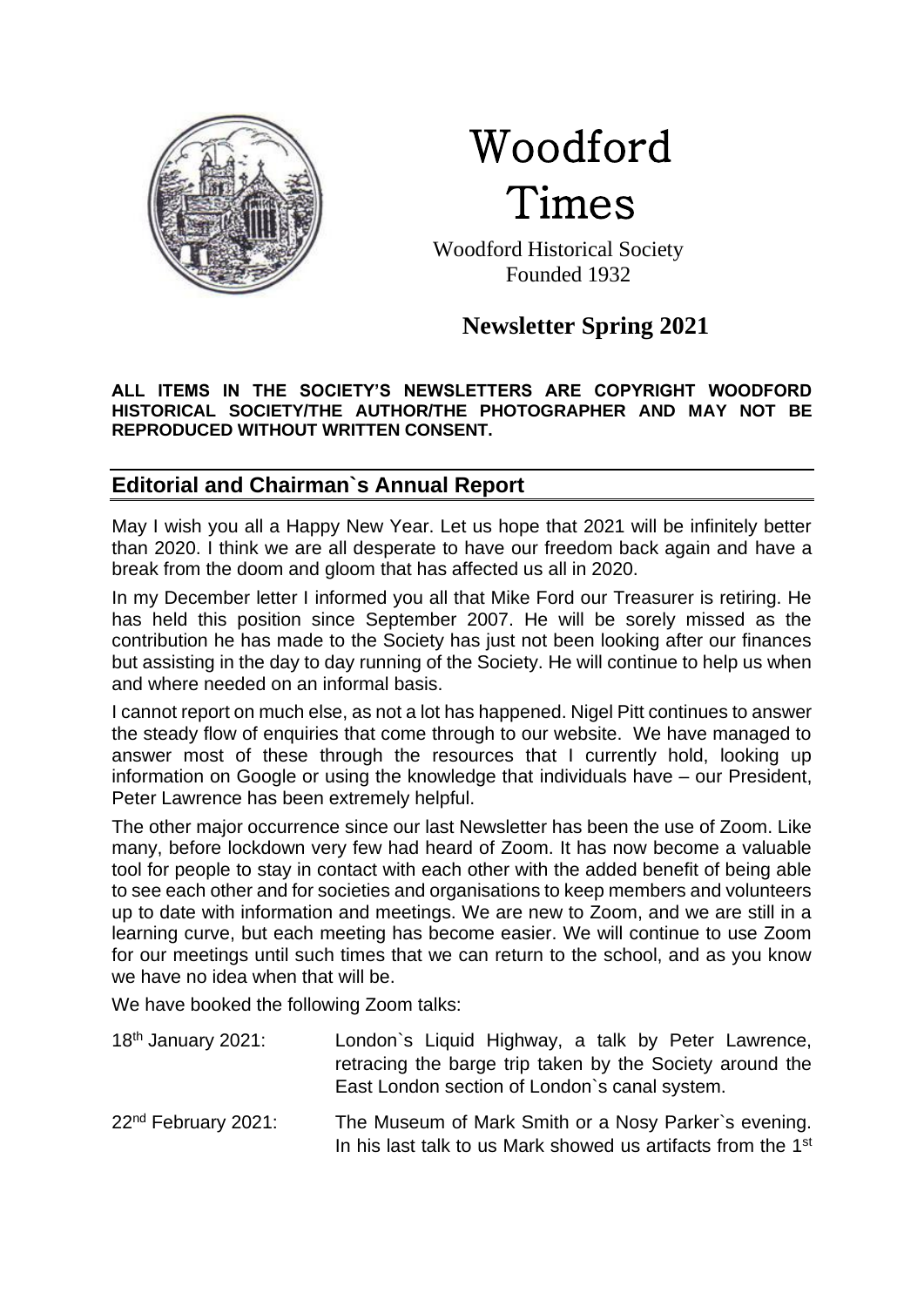|                              | World War and said he had lots more in his cupboards and<br>offered to show us what he had, hence the title                                                                                                                                 |
|------------------------------|---------------------------------------------------------------------------------------------------------------------------------------------------------------------------------------------------------------------------------------------|
| 15 <sup>th</sup> March 2021: | AGM to be followed by a talk from Peter Lawrence on the<br>Blackwall Frigates - a History of the East India Company,<br>their ships and those who sailed in them including some of<br>those who lived in Woodford and the surrounding area. |
| 19th April 2021:             | Agatha Christie, Queen of Crime, an illustrated talk by Nick<br>Dobson on her life and career                                                                                                                                               |
| 17th May 2021:               | The Tithe Maps of Redbridge by Georgina Green                                                                                                                                                                                               |

For the first time we will be holding our AGM via Zoom. This will be held on Monday 15<sup>th</sup> March 2021, to be followed by a talk by Peter Lawrence.

The following documents are enclosed:

### **Minutes of the 2019 AGM**

### **Notice of the 2021 AGM & Agenda**

### **Copy of the proposed Amendments to the Constitution**

### **Voting Paper – this needs to be returned by… in the enclosed sae**

### **Statement of Accounts 2019 (received earlier in the year) and 2020**

Membership form: (This will be sent with Autumn Newsletter) If you are on e-mail please can you write this on the form. Some members omitted to include it and wondered why they had not been notified about our Zoom talks.

Now for the bad news. We did not ask for subscriptions last year. We have sent out communications and with the introduction of Zoom which we pay for and payment to the speakers, we will be asking for subscriptions for 2021/22 from September. The cost will remain unchanged.

We would normally be sending out details of our Outings with this Newsletter, however until we get a better idea of how things emerge as the year moves forward, we will not be making any arrangements.

As always, I make my usual plea that if anyone would like to assist the Committee or put themselves forward to be on the Committee please come forward. You do not have to be an **historian** to be on the Committee, everyone has a skill that can be used. Nigel Pitt our web manager would be delighted to receive some help.

My thanks to all those who have contributed to this Newsletter and we are always pleased to receive articles. Contact [felicity.banks@btinternet.com](mailto:felicity.banks@btinternet.com) if you would like to send us something.

I would like to thank all the Committee for the work they have been undertaking during theses difficult times and the support they have given me,

With best wishes and continue to take care.

Sue Ralph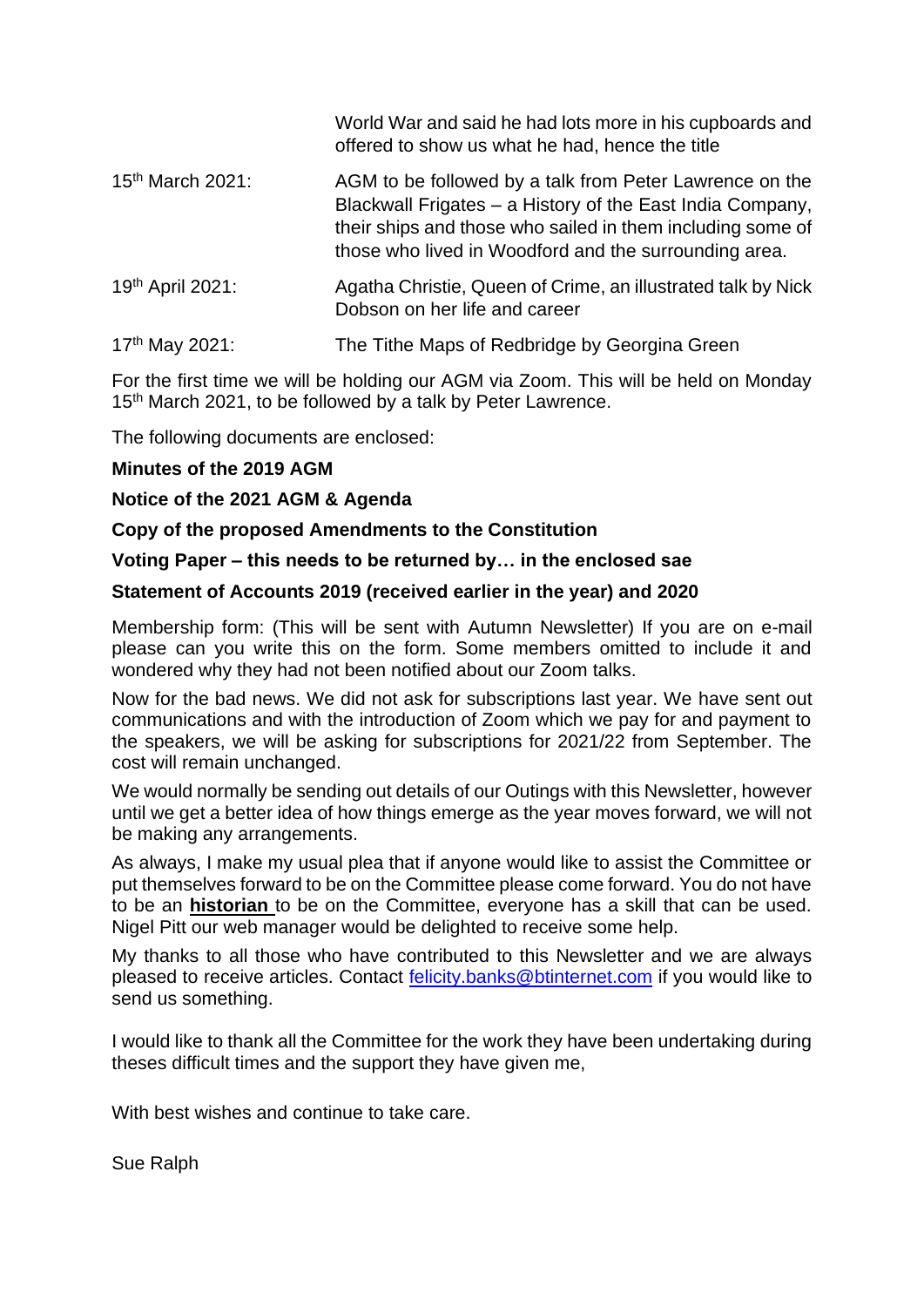### **Bits and Pieces**

#### **The Green, Woodford .** The Green, Woodford **.** The Green, Woodford **.** The Dick Walker

Next time you walk across the southern half of Woodford Green, at about half way, you may now rest on a substantial wooden bench facing away from the road. We must thank Nicola and Nicolas Munday, former residents of Hurst House, for presenting us with this welcome facility

### **A Big Thank You**

As President of WHS I could not let Mike Ford's decision to step down as Treasurer to go forward without a personal thank you.

Mike and I go back to our teenage years in the Scouts and the Gang Shows at the Memorial Hall and later the Sir James Hawkey Hall, therefore I was so pleased when he and his now dearly departed Sheila, joined our Society. As a retired Barclays Bank manager he was ideally suited to become our Treasurer and Membership Secretary, a position he has held with distinction. I say that as he bravely carried on through serious illness and then the untimely loss of Sheila.

I am sure you will join me in thanking Mike for so many years of voluntary service in an important role and keeping a tight rein on the purse strings. Thanks Mike………

Peter Lawrence, President

#### **Postcard from the President – Peter Lawrence**

CROMER – A VICTORIAN RESORT - PART 2

Linda and I hope you are bearing up and getting through this extraordinary period and hopefully it will not be too long before life gets back to a "new normality".

You will recall in the last newsletter I put together the Buxton, Gurney, Barclay, et al, family connections between South West Essex and the part of Norfolk where we are now living. I included the impact theses families had on the north Norfolk coastal resorts in the 19<sup>th</sup> and 20<sup>th</sup> centuries. A legacy that continues, with several descendants of Edward North Buxton of Knighton in Woodford that are now our neighbours.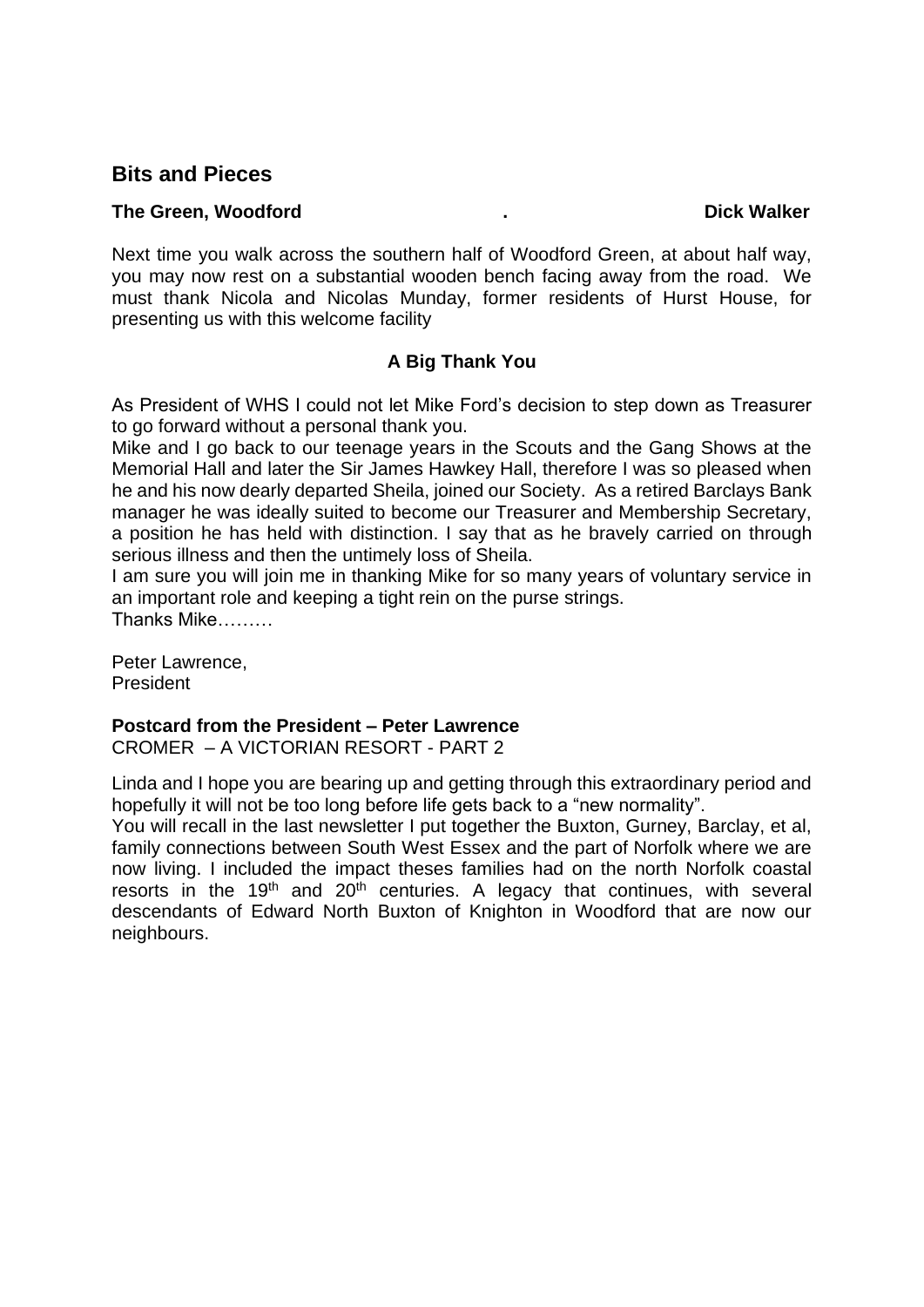

As a member of "Remembering Woodford (Essex)" on Facebook, I recently included a postcard of George Lane showing a drinking fountain that was halfway along the island gardens that divide The Shrubberies from George Lane. The fountain was a gift from the Gurney-Fowler family that lived in nearby Glebelands House and reminded me of yet another branch that joined the rest of this enormous extended family that holidayed in

North Norfolk. Two male generations of Gurney-Fowlers were councillors on the Woodford Urban District Council and successfully persuaded the Council to improve the surface of the High Road when they had a test section of the road laid out with Tarmac at their own expense.

I have a collection of books published in the 1960s and 1970s by members of the Buxton family, including those late of Leytonstone and Knighton House, Woodford, with several branches surviving today in Norfolk, including those near to us at Horsey and Hoveton Halls. In the 19<sup>th</sup> century, one family member, a 12 year old Ellen Buxton, daughter of Thomas Fowell Buxton, wrote a diary illustrated with pencil sketches between 1860 and 1864. Their family home was Leytonstone House until 1867, when they moved to a new red brick country house that her father had built in Hertfordshire. Leytonstone House survives today beside the Green Man Interchange but now owned by Tescos !!

I'll conclude with a few of Ellen's published entries from September 1861 that highlights their holiday trips, before the railway had reached Cromer:

*"At Stratford Station the horses, ponies and carriages were put onto the train. About nine o'clock a fly arrived to take Eleanor, Sarah, Taffy, Timmie, Barclay and Janet (Ellen's brothers and sisters) to Stratford. We got a later train and enjoyed a nice journey with lunch to Norwich. When we had finished lunch, we tied bread etc that we did not eat into parcels and gave them to some little boys. We took Bully (a greenfinch) to Northrepps in his cage and he seemed to enjoy it. At Norwich station Grandmamma's carriage was waiting, as was a postillion with post-horses and with Mama and Papa, we drove to Northrepps. This afternoon we all went to Beeston Bog to pick wild flowers, some of us rode, others went by carriage. Later the new donkey cart arrived.* 

*Sunday: Grandmamma's 78th birthday. We walked to Northrepps church where Mr*  Law gave a sermon. In the afternoon we had a nice sermon from a Mr Govette about *the Jews, we then had a collection for them.* 

*Thursday: A great many of us took our luncheon and had a picnic on the Runton Hills. A great many of us rode and all the rest came in four carriages and smaller ponychairs. It was a pretty sight with riders in front and the carriages behind".*

In later entries Ellen mentions her new baby brother, Barclay, being baptised at Northrepps Church by her cousin, Rev. Edward Hoare (Hoare's Bank family) and there was a confirmation at Cromer church. Other entries highlight how simple the children's birthday and Christmas presents were, also at Christmas time, Ellen and her siblings would go into Epping Forest and collect dead wood which they bundled up and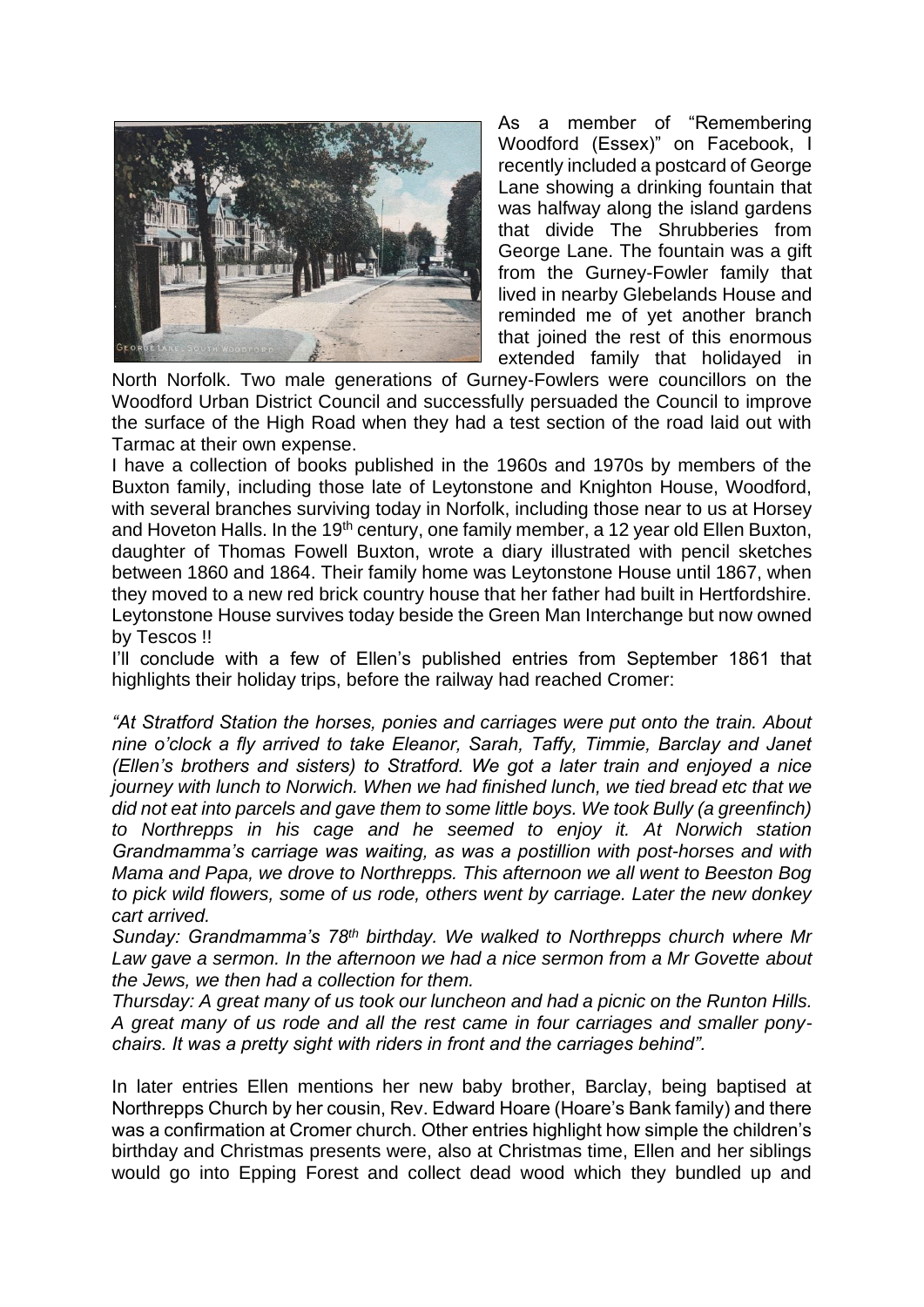distributed to the elderly in Leytonstone village. Ellen lived a full life as mother, grandmother and great grandmother. When she died in 1919, no less than 100 direct family members survived her.

This is just an insight into a different world that carried on and evolved well into the twentieth century, until the families became more fragmented after World War Two. Next time you venture up to Cromer, arrive via Northrepps or Overstrand, past the Golf Links or wander the local lanes, observe the number of large houses, many now residential homes, hotels or country pubs. A hundred years ago many of these were occupied by a handful of connected wealthy families who were at the forefront of antislavery, prison reform, drinking fountain charities and the saving of large open spaces from development, including Epping Forest and Hainault Country Park. They also held positions of high office, both public and ceremonial in London, Essex, Norfolk and elsewhere that continues into the 21<sup>st</sup> century.

### THE RAILWAY BELL, GEORGE LANE Peter Lawrence, President.



One of my earliest memories as a toddler in the 1940s was being taken down George Lane, South Woodford and watching a steam train pass between the level crossing gates. I believe the year was 1947 therefore the level crossing gates might already have been permanently shut as electric trains were running on what became the "Central Line", with a full service in 1949. Goods services drawn by steam trains

continued to use the line well into the 1950s. I used the station daily during the 1950s, commuting to school in London and remember the smoke deflectors still in place under the footbridge. The war had interrupted the electrification of the line. A wartime photograph shows the pedestrian subway partly constructed and the late 1940s saw the viaduct road bridge completed, the crossing gates removed and replaced by the brick walls. Similar alterations had taken place at Woodford Station, including the Broadmead Road bridge, which again had been completed before the war took hold and each end of the bridge served as air raid shelters.

The original branch line from Stratford to Loughton arrived in 1856 and the two Woodford stations were named "George Lane" and "Woodford". At Woodford, land had been compulsory purchased from the "Monkhams House" estate and at George Lane, where the whole lane was dominated by just two country house estates, namely "Frithmans" and "The Rookery", both estates were cut in two by the railway line.

As with "Woodford" station, the area around "George Lane" station began to be developed. Apart from shops, coffee houses and tea rooms appeared, as the station quickly became the hub of the local community. Along with the main station ticket office building, a signalman and crossing keeper's cottage was built beside the level crossing on the Maybank Road side of the railway line. The signalman's duties included ringing a bell announcing the arrival of a train and he would then close the level crossing gates. Apparently, the bell was "rescued" by a WHS member when the level crossing was removed, although it might have been earlier as the line received a hit from a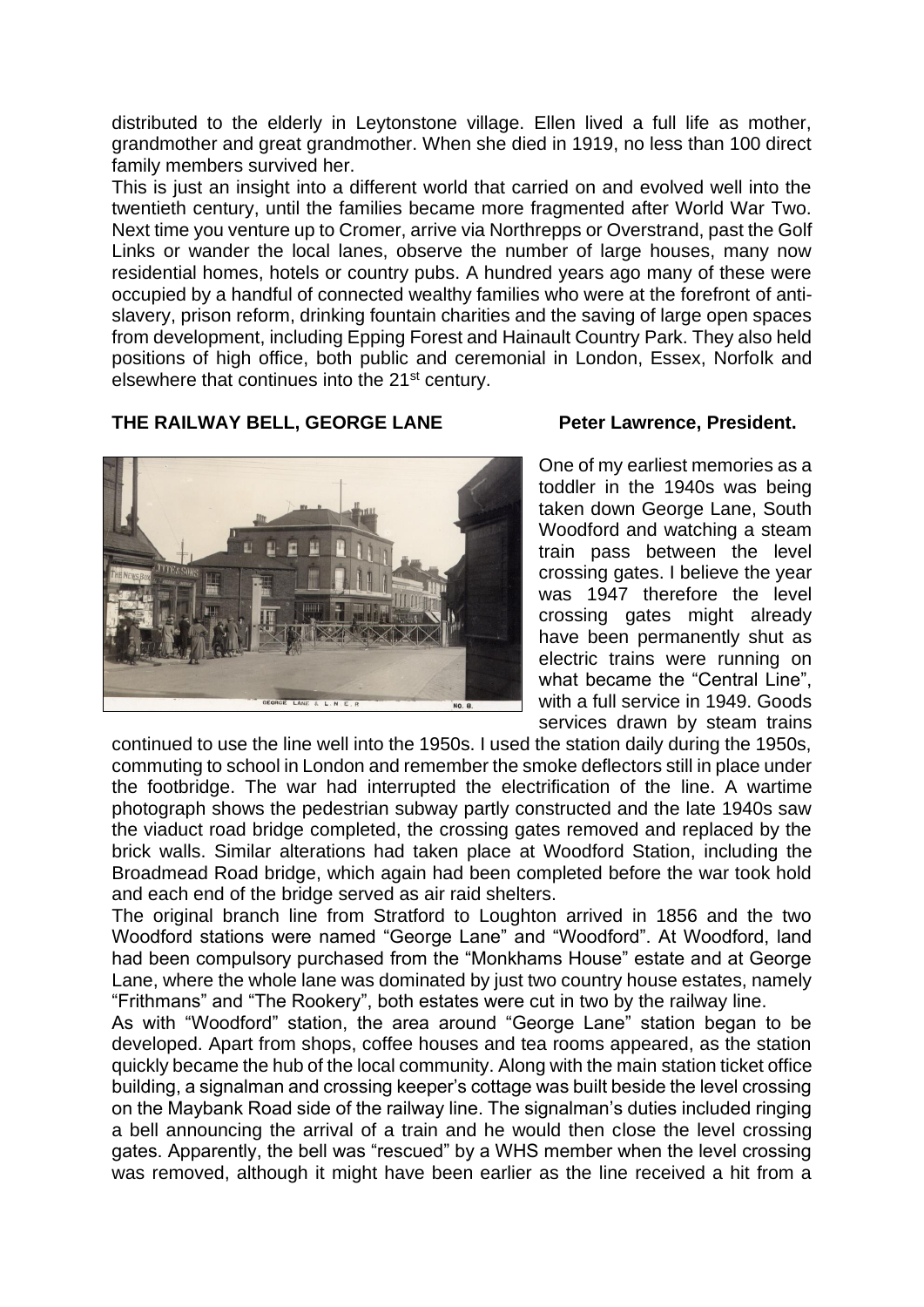bomb during the war, badly damaging the area, including the keeper's cottage. The bell was last displayed in 2007 as part of the WHS seventy fifth anniversary meeting.

The obviously reminder of the bell is the nearby "Railway Bell" public house. The building was completed in 1869 but the local "Brewster Sessions" of the licensing authority would not allow a liquor licence as the justices considered there was no need for a new public house in the area. This decision was reversed in 1878.

The station and "Railway Bell" continued to be a focus of South Woodford life, with some incidents recalled in the local press, here are some examples:

A letter to the editor of the Woodford Mail, 9<sup>th</sup> October 1897:

"Dear Sir, If you can spare me space for a few lines in your paper this week, I should like to draw your attention to the fact that after a train has left the station, the porter is supposed to open the gates for vehicles to pass across the line. The other night I had to wait 10 minutes in my cart whilst the porter in question was sweet hearting around the corner. I understand that at certain times during the evening this is the usual practice. I hope the publicity this letter will give to the matter will stop what is an intolerant nuisance".

Editor's note: "We are sure that the porter in question, whoever he is, will take the vows of celibacy on reading the above".

Woodford Mail 23rd October 1897, an editorial comment, concerned about assaults on police by the "lower classes" in George Lane:

"PC Bland is endowed with peculiar strength of muscle. The first indication the assailant had of this fact came in the form of a contused eye. Lovers of pluck cannot but admire the drastic methods used by this officer in dealing with this ruffian".

Woodford Mail 27<sup>th</sup> November 1897 reports:

PC Bryant at 8pm, was standing outside the Railway Bell noticed a James Webster, a labourer aged 21, of Winifred Terrace, Lower Road (Chigwell Road) throwing haddocks at passersby. "They were throwing them at me, so I threw them back. I had been thrown out of the Butcher's Arms (Hermon Hill) for singing". He was bound over to keep the peace and discharged.

The "Woodford Mail" was published on Saturdays between 1897 and 1907 by the Woodford Printing Company in nearby Victoria Road, South Woodford.

As a retired police officer, I will refrain from any comment regarding the above press cuttings, however I hope readers will agree there is so much local history to be gleaned, even from something as simple as a bell.

**Hawkwood, Sewardstone Frances Morgan (nee Stokes)** 

In the early 1920's my paternal grandfather, George Nokes, who was a butcher in



Walthamstow, bought a large house which was set in 30 acres of farmland adjacent to Epping Forest, beside what is now Chingford Golf Course. The access road was Yardley Lane, off the Sewardstone Road, and the farm Lodge is still there, now a Nursery school. The road parallel to Yardley Lane is called Hawkwood Crescent. The land was used for beef cattle and sheep, with the sheep also often grazing beside the George Vth reservoir.

The family lived ther until my grandfather's premature death in the 1930's. My grandmother had to sell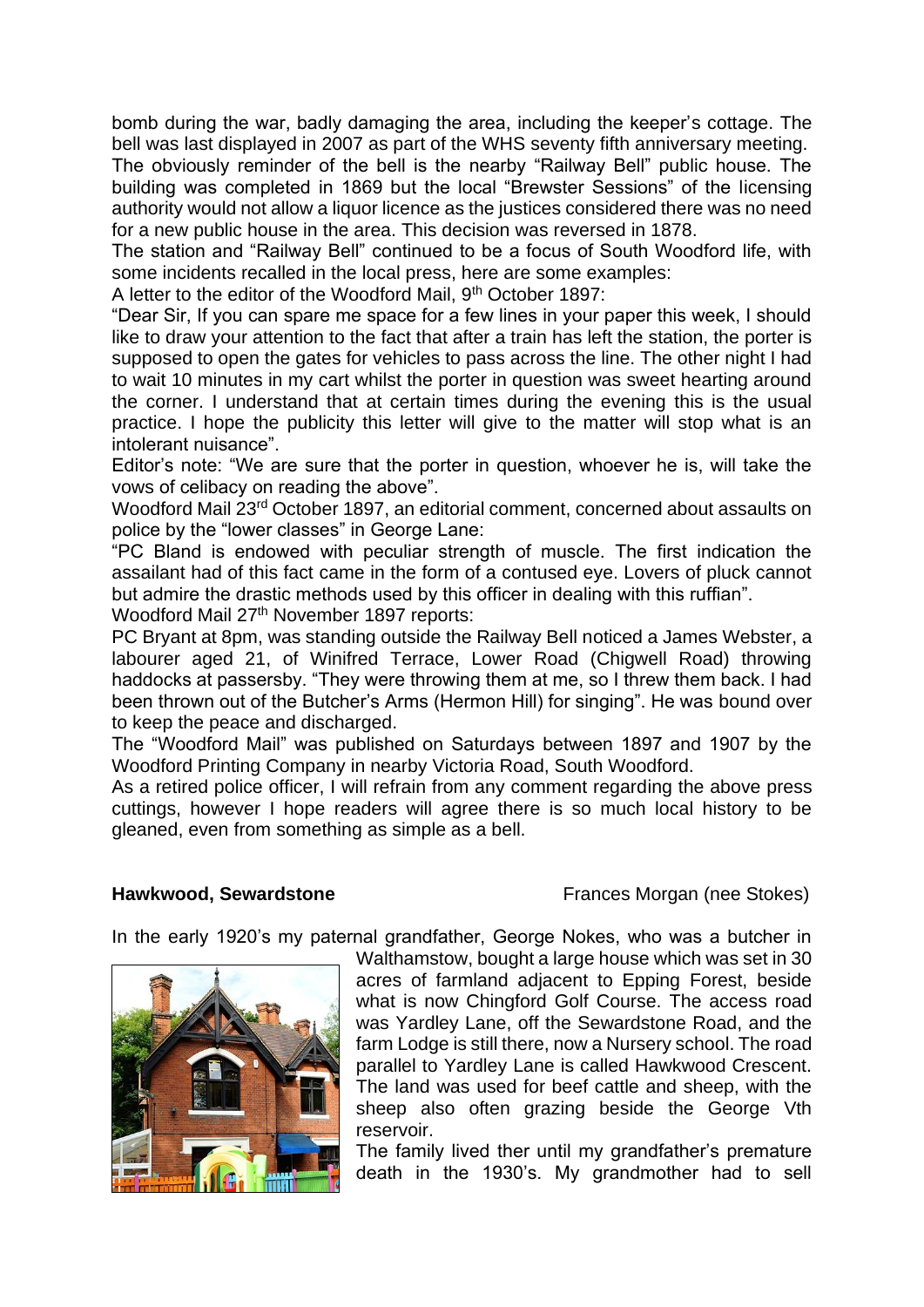Hawkwood, to the Council, with the caveat that the land was not to be built on. I understand there were plans to use the house as a school but this didn't happen as it was requisitioned during the war. Our family is proud of our grandmother's foresight in including the caveat and, apart from a few acres of Lnd which are now a Forest Warden's house and an Organic Nursery, it has been honoured.

My grandmother moved back to Walthamstow with her 5 teenage children and lived above their butcher's shop in Hoe Street, and all through the war while her 4 sons joined the armed forces and all returned thankfully and all became butchers! I never heard her make a single comment about leaving Hawkwood with its two staircases and billiard room and lovely location beside Epping Forest.

#### **Accumulators 1940 / 1950s Radios** Joe Branson

With the recent sad passing of Vera Lynn attention has been drawn to people including myself who were listening to her during the dark days of the war "thanks to my radio and accumulators". Although I am now well past 85 it was not until recently that I became aware of what these accumulators were for, even though I first became involved with, and had seen them in the early 1940s.

Today it is rare but not impossible to find a property without electricity or gas but in the 1930's this was extremely common and even as close as a row of early Victorian cottages just a quarter of a mile from where we lived at Woodford Wells in Essex and just 10 miles from the middle of London. My parents had made friends with a middleaged couple and their two daughters who occupied the first cottage. Their main problem was that although they had most of the `essentials' they did not have electricity. The majority, of the Nation owned a radio. For some in the late 1930's this meant the very latest crystal sets and headphones. For the majority you simply purchased a 'battery powered radio' as you would today. For many who were renting or buying the radio by HP this was expensive enough, but the cost of the battery was preventive, but there was an answer - TheAccumulator. These were in fact batteries of 2 volts, just sufficient to power the radio but if you possessed two and they were recharged every week you could survive.



Like many, the family I am referring to had purchased two accumulators which were changed and charged on a weekly basis at the large local newsagents, in my case the Thompson Brothers who occupied two shops adjacent to the Castle Hotel and public house. As you will see from the photograph an accumulator was made of glass, fitted with a handle and heavy, in this case the recharger shop was about a mile away. My father decided to help this struggling family by firstly accompanying the younger daughter, with me in tow, to the shop on a Saturday morning. At the outbreak of the war the younger daughter, Susy, went to the shop accompanied by me to help. Two years later in 1942 I was 8 and able to collect the accumulator and all necessary newspapers by myself.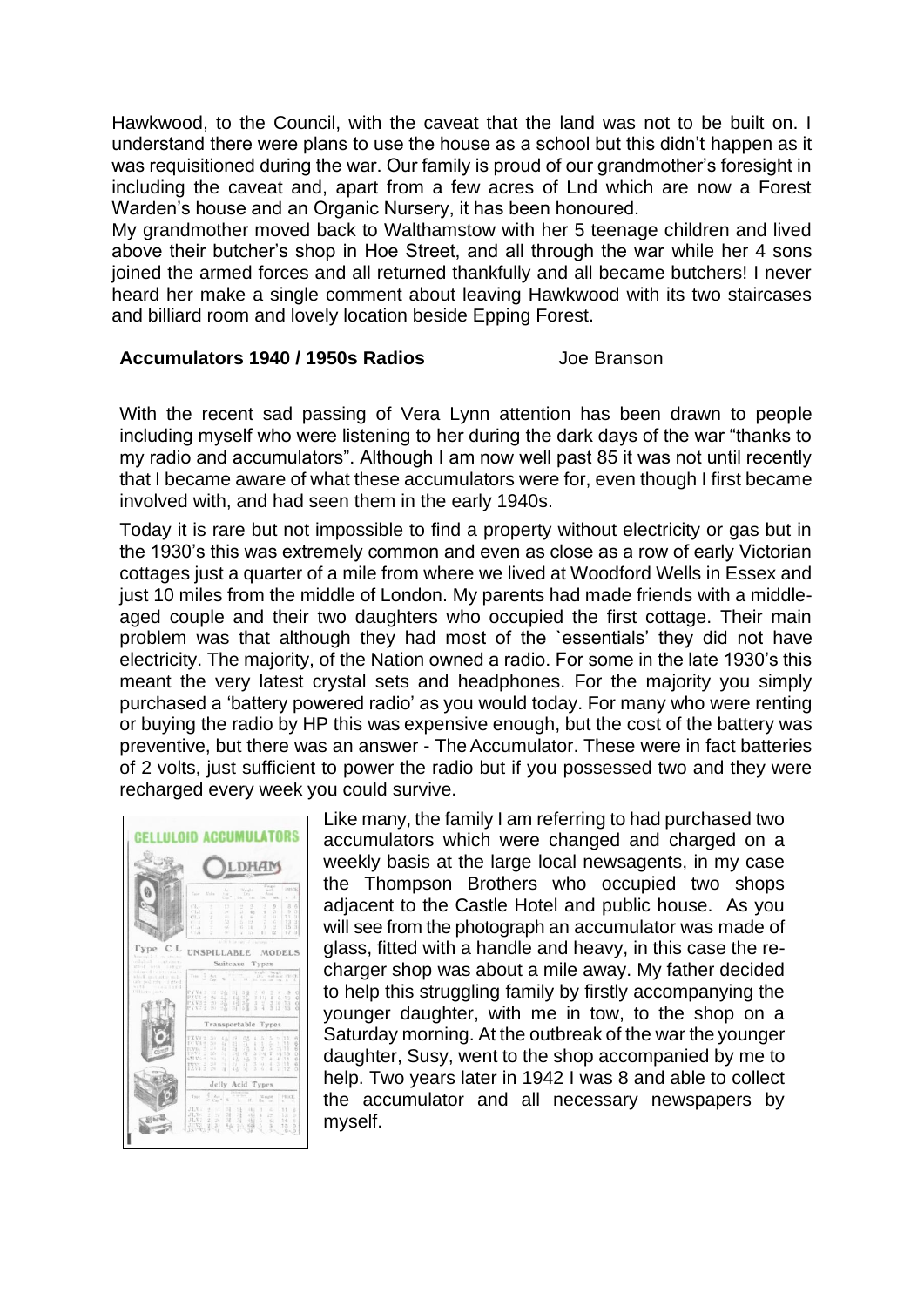Many of you will remember the accumulator section of the local shop, with row upon

row of metal and wood trestles accumulators all bubbling away and fumes. Once experienced it was never **for a state of the contract of the state of the state of the state of the state of the state of the state of the state of the state of the state of the state of the state of the state** 

Being glass any faults on the **and the contract accumulator plates** could be spotted and re-plated however at a cost. Accumulators worked and they would **the sufficient** have sufficient power at just 2 volts to heat the radio a limited radio service over a week.

Once more though today we are even streamed about speaking about batteries and chargers as part of our **daily lives**.

# The Gordon Brown Memorial Lift – **Copped Hall**



Many of you will remember Gordon Brown, one of our members, recently deceased. Gordon was a trustee of Copped Hall and for many years helped with many tasks involved in the restoration process of the Hall. However, his abiding passion was the mechanical lift in the Hall.

The lift was installed in 1895, when the wing was built by the then owner, the railway magnate, Mr E J Wythes. It was one of the few private houses of that era to have its own lift. The lift is counter balanced like a large dumb-waiter. It is likely that had it not been for the fire of 1917 it would have been fitted with electricity as this was installed in the house in 1895. As it is, the lift and its mechanism were left in their original hand operated form, which is quite rare if not unique. The purpose of the lift was to carry laundry between the bedrooms and the laundry room to the north, as well as to bring coal to the many fireplaces on all the floors.



The lift remained on the second floor for a long time after the wing was stripped out of all its floors and roof around 1950. It finally crashed down the shaft, around 1980. As the floors surrounding the lift had been removed no-one could gain access to the mechanism at the top which was left untouched. The upside-down gravity fed bottles still in position. Much restoration work has been carried out to date including the rebuilding of the top of the lift shaft, the fitting of the lift guides and the restoration of the car. The timber lift shaft at the ground and first floor till needs reinstatement. A specialist firm has been engaged to restore the mechanical workings of the lift.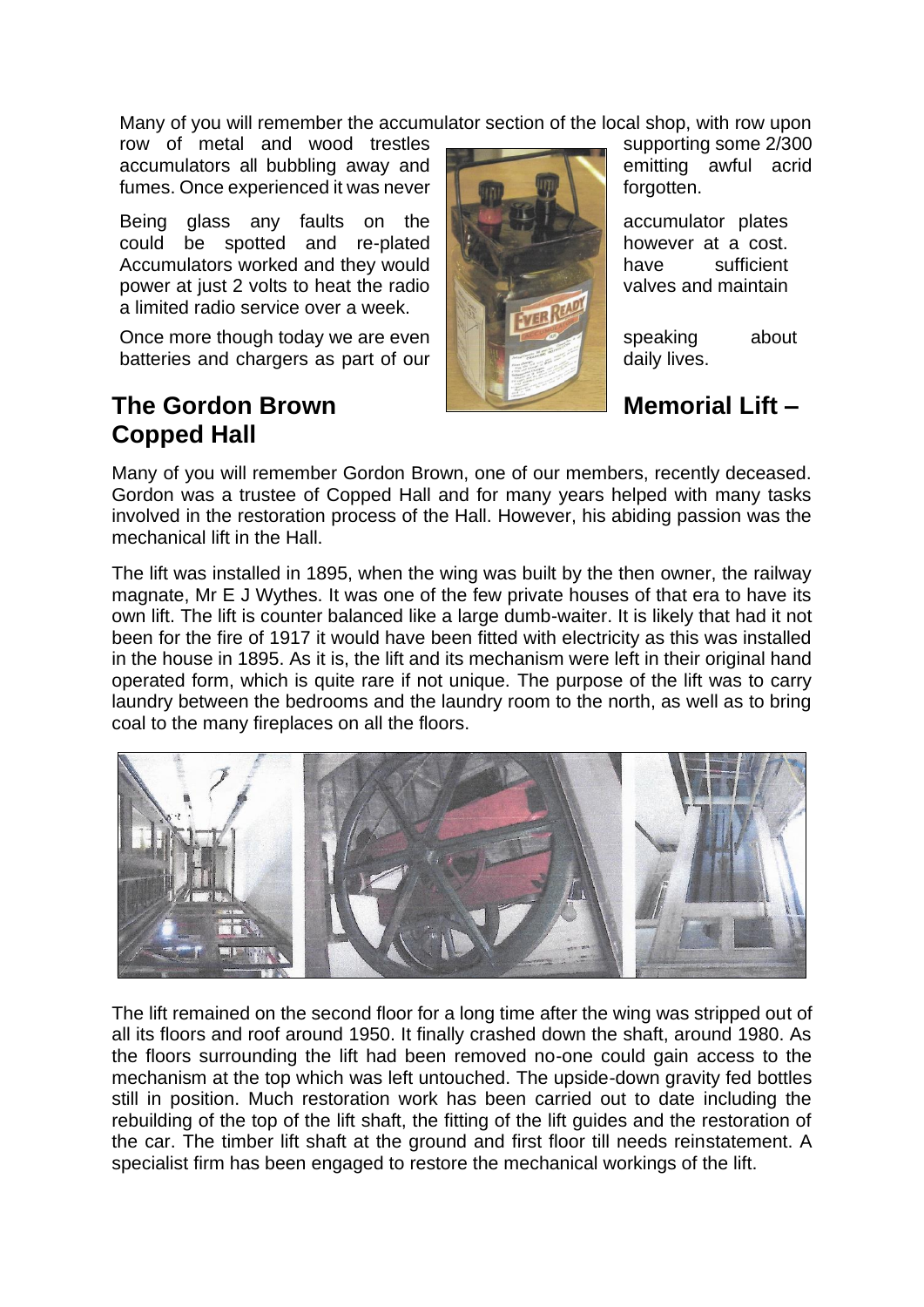Woodford Historical Society made a donation, of £150.00 to the Trust to assist in the completion of the work and to remember Gordon. If any member would like more information about the work being undertaken they can contact Dick Speller on 07774 1644407 or [SPELLER643@BTINTERNET.COM](mailto:SPELLER643@BTINTERNET.COM) or write to him at The Copped Hall Trust, The Stables Courtyard, Copped Hall, Crown Hill, Epping, CM16 5HS

Sue Ralph

# **More on Grove Hall – Job Mathew (1741 – 1802)**

When I wrote about the Monins family who owned Grove Hall in the last newsletter I mentioned that the family did not live at Grove Hall after 1777 and it was let to various tenants until it was sold to Mr Washington Single in 1854. He bought the house which had been home to Daniel Mildred, a wealthy banker.

I think it was Job Mathew who moved into Grove Hall after 1777 as he is shown as at Woodford c.1784 in the parish records<sup>1</sup> and living at this location on the Cary map of 1790. It was a very prestigious home so must have been occupied by a person of wealth and standing. The Woodford Highway Rate of 1797 shows Job Mathew as paying the second highest amount (John Goddard at Woodford Hall was charged more) and when the parish conducted an 'Eye Survey' in 1804 for rating purposes Mrs Mathew is shown as living in a "Capital Mansion replete with every out offices, buildings, lawn shrubbery, pleasure grounds, walled gardens, orchards, yards etc."

Job Mathew was the eldest son of Job Mathew and his wife Mary née Pelly, the sister of Captain John Pelly (1711-62). He and Sir Charles Raymond<sup>3</sup> who owned Valentines had sailed as Captains for the East India Company and were neighbours at Upton in their younger days. Job was baptised 7 Oct 1741 at St Mary Whitechapel, Stepney, and was brought up in considerable affluence. He was a Director of the Bank of England from 1784 most years until he became Deputy Governor for a two-year term in April 1799 and then served as Governor from 1801 until his death in 1802.<sup>2</sup> Over the years he attended meetings with a number of people he knew including Thomas Raikes (brother of his brother-in-law William Raikes), John Pearse (1759-1836) from the Monkhams family and Jeremiah Harman who at that time lived at The Hermitage, north of the Eagle Pond at Snaresbrook. He was the brother of Elizabeth Mildred who later lived at Grove Hall.

<sup>1</sup> E J Erith *Woodford, Essex, 1600-1836, a study of Local Government…*WHS Transaction Pt.10 p.83 (1950)

<sup>2</sup> https://www.bankofengland.co.uk/archive/directors-annual-lists-1694-1950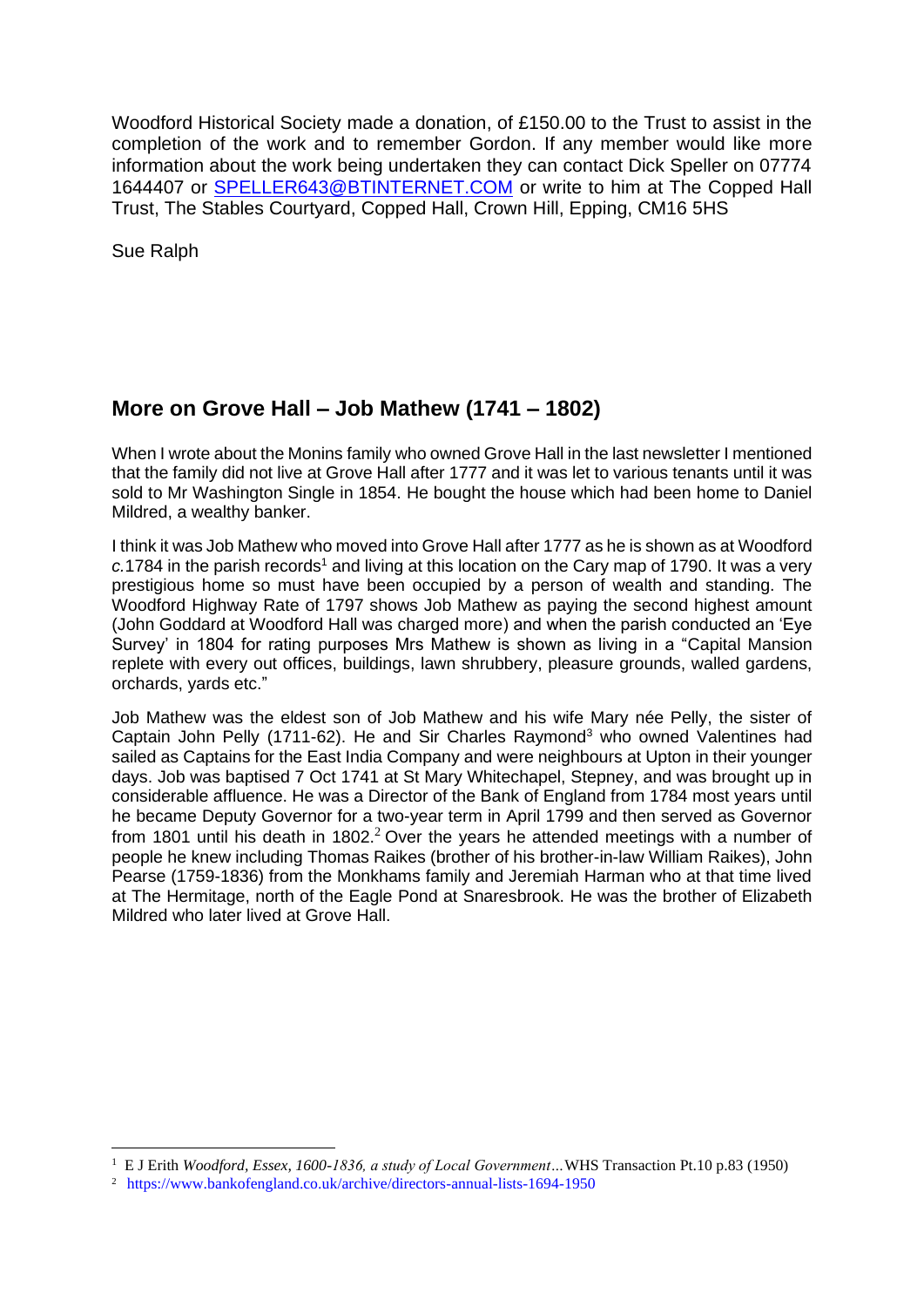

Raikes Memorial photograph by Georgina Green, 17<sup>th</sup> April 2018

Job Mathew died on 21 April 1802 and was buried at St Mary's, Woodford. He is commemorated on the Raikes Memorial, a large structure of Portland Stone which is Grade II\* Listed, along with his sister who was the wife of William Raikes Esq  $(1737-1800)^3$ . The memorial says "Job Mathew Esq, brother to Martha Pelly Raikes, Governor of the Bank of England and one of His Majesty's Justices of the Peace for this county, who died the 21<sup>st</sup> of April 1802 aged 61. His temperate judgement, consistency of character, high probity and honour well qualified him for discharge of his public duties: and whilst his unceasing endeavours to promote the happiness of others secured the cordial esteem of a number of acquaintances, the affectionate steadiness of his attachments endeared him as a husband, relation and friend."

His will illustrates his wealth and mentions many of the relatives also shown on the Raikes Memorial. He made ample provision for his 'dear wife Mary Mathew' but there is no mention

 $131$ Directors<sub>a</sub>  $H_{12}$  31 ursday ny ton Esq quel Cog arell Esq  $B_{n+1}$  $C_{d}$ 

of children. Mary died on 21 January 1811 and is also buried with her husband.

© Georgina Green, 18 November 2020

Bank Court book – see website

<https://www.bankofengland.co.uk/-/media/boe/files/minutes/1800-1900/1801/court-march-1801-may-1802.pdf>

<sup>3</sup> For more about William Raikes see the Woodford Historical Society Newsletter, Autumn 1993, p.6. He lived at Valentines for some years from 1783/4 as the tenant of Sir Charles Raymond and later Donald Cameron, but he was registered as the owner of The Rookery in George Lane, Woodford by late 1795 which explains why he was buried at Woodford.